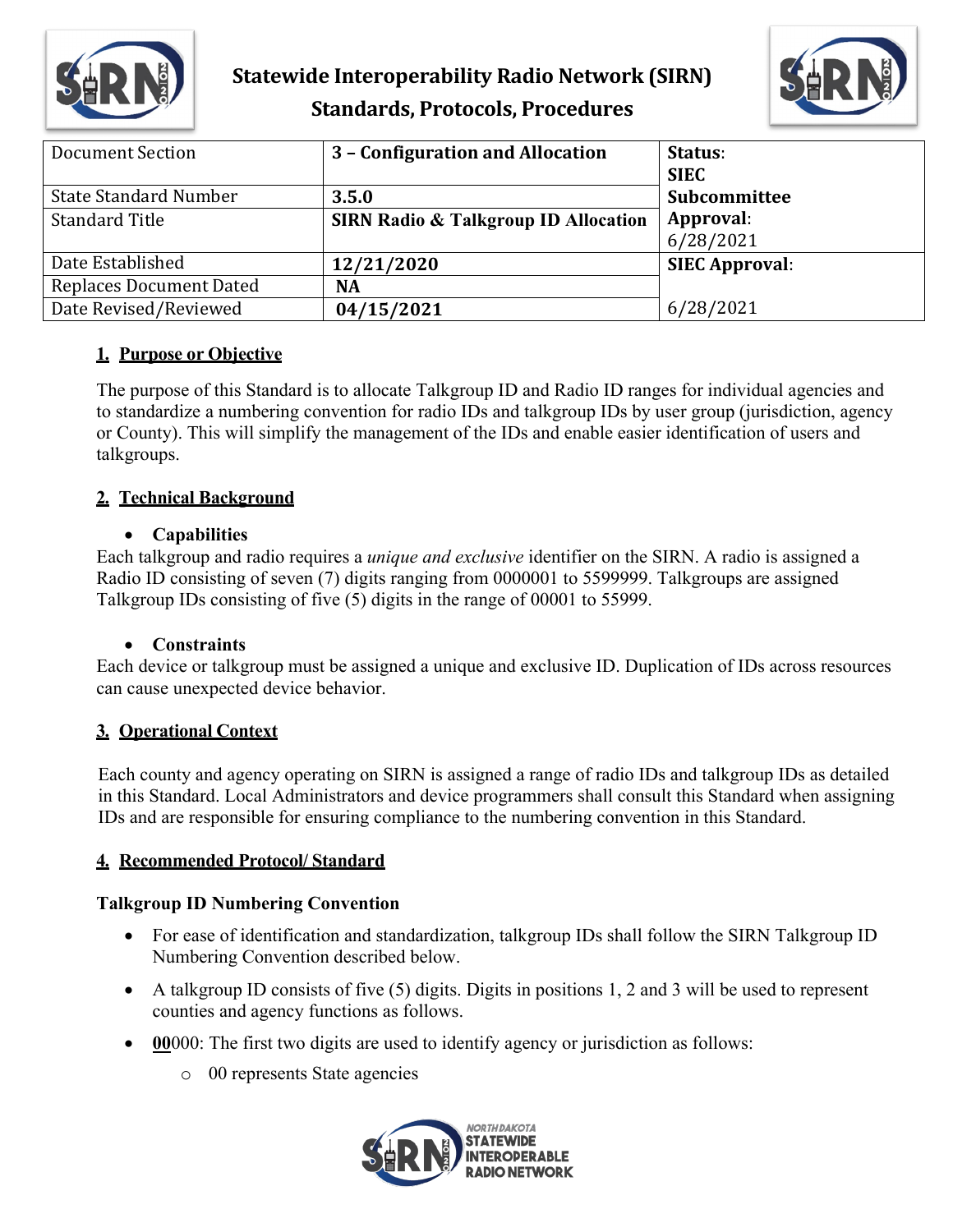



- o 01 to 53 represents the 53 counties in alphabetical order
- o 54 is assigned to Tribal Nations
- o 56 is assigned to Federal Agencies
- o 57 is assigned for Miscellaneous entities
- o Other entities not directly affiliated to a federal, state or local agency will be assigned the two digit prefix on a case-by-case basis.
- 00**0**00: The third digit is used to identify the agency's function as follows:
	- o 1: Law Enforcement and Corrections
	- o 2: Fire
	- o 3: Ambulance and EMS
	- o 4: Emergency Management and local (county level) collaboration talkgroups
	- o 5: Highway Departments
	- o 6: Schools
	- o 7: Public Works and Parks and Recreation
	- o 8: Health/Hospitals
	- o 9: Transit/Transportation
- Talkgroups for State agencies shall further be organized per the following ranges (last three digits):

| $\circ$ | <b>NDIT</b>        | 000 | 099 |
|---------|--------------------|-----|-----|
| $\circ$ | Mutual Aid         | 100 | 199 |
| $\circ$ | HP                 | 200 | 299 |
| $\circ$ | <b>BCI</b>         | 300 | 349 |
| $\circ$ | Game and Fish      | 350 | 399 |
| $\circ$ | Hospitals          | 400 | 499 |
| $\circ$ | <b>State Radio</b> | 500 | 549 |
| $\circ$ | <b>DES</b>         | 550 | 599 |
| $\circ$ | P&R                | 600 | 649 |
| $\circ$ | <b>DOC</b>         | 650 | 699 |
| $\circ$ | <b>NDFS</b>        | 700 | 749 |
| $\circ$ | <b>DOH</b>         | 750 | 799 |
| O       | <b>DOT</b>         | 800 | 899 |
| $\circ$ | <b>NDNG</b>        | 950 | 999 |
|         |                    |     |     |

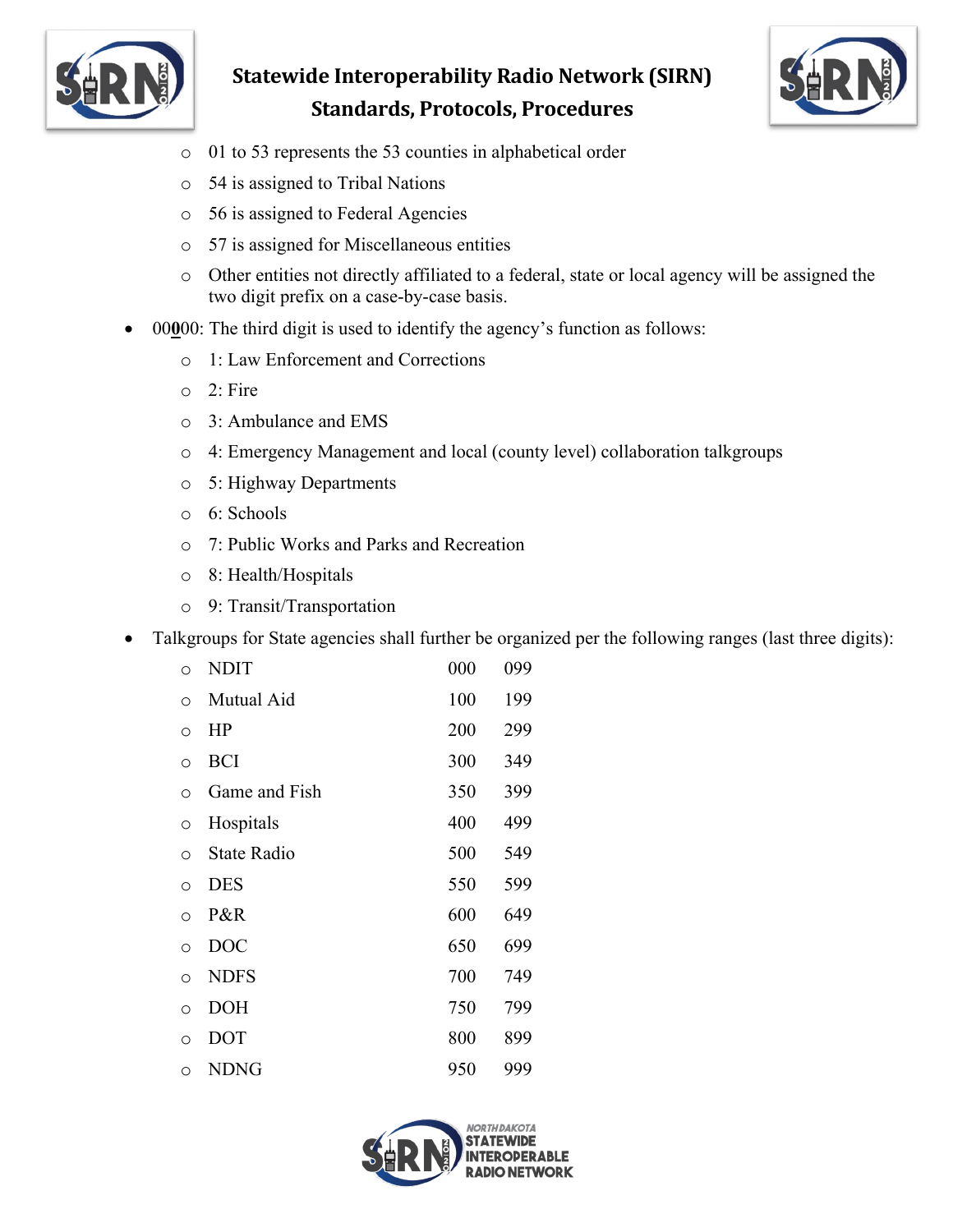



## **Radio ID Numbering Convention**

- Radio IDs shall meet the following SIRN Radio ID Numbering Convention.
- A Radio ID consists of seven (7) digits. Digits in positions 1, 2 and 3 will be used to represent counties and agency functions as follows.
- **00**00000: The first two digits are used to identify agency or jurisdiction as follows:
	- o 00 represents State agencies
	- o 01 to 53 represents the 53 counties in alphabetical order
	- o 54 is assigned to Tribal Nations
	- o 56 is assigned to Federal Agencies
	- o 57 is assigned for Miscellaneous entities
	- o Other entities not directly affiliated to a federal, state or local agency will be assigned the two digit prefix on a case-by-case basis.
- 00**0**0000: The third digit is used to identify the agency's function as follows:
	- o 1: Law Enforcement and Corrections
	- $\circ$  2: Fire
	- o 3: Ambulance and EMS
	- o 4: Emergency Management and local (county level) collaboration talkgroups
	- o 5: Highway Departments
	- o 6: Schools
	- o 7: Public Works and Parks and Recreation
	- o 8: Health/Hospitals
	- o 9: Transit/Transportation
- Radio IDs for State agencies shall further be organized per the following ranges (last five digits):

| $\Omega$ | <b>NDIT</b>            |             | 01000 01999 |
|----------|------------------------|-------------|-------------|
| $\Omega$ | HP                     | 02000 02999 |             |
| $\circ$  | <b>BCI</b>             | 03000 03999 |             |
|          | <b>O</b> Game and Fish |             | 04000 04999 |
|          | o Hospitals            |             | 05000 05999 |
|          | o State Radio          | 06000 06499 |             |
| $\circ$  | <b>DES</b>             | 06500 06999 |             |
| $\Omega$ | $P\&R$                 | 07000 07499 |             |
| $\Omega$ | DOC                    |             | 07500 07999 |

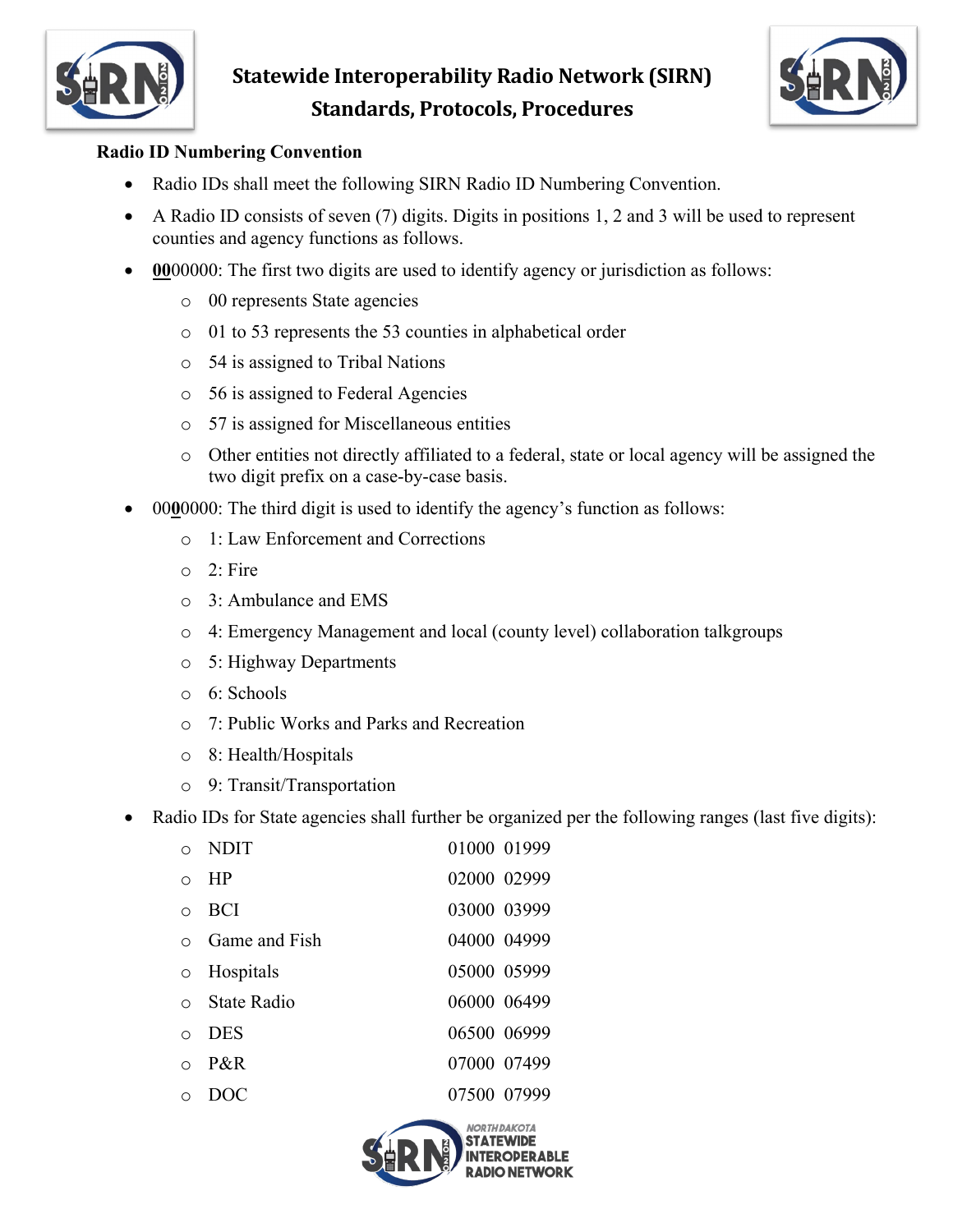



| o NDFS      | 08000 08499 |  |
|-------------|-------------|--|
| $\circ$ DOH | 08500 08499 |  |
| $\circ$ DOT | 09000 19999 |  |
| 0 NDNG      | 20000 20500 |  |

## **5. Recommended Procedure**

Agencies must use the IDs for radios, consoles and talkgroups that have been reserved for them per the Talkgroup and Radio ID Allocations in this Standard.

It is the responsibility of the SIRN user agency and its Local Administrator to ensure no two agency devices have been programmed with the same Radio ID.

Upon approval and initial on-boarding of an agency, the Statewide System Administrator will assign a fixed number of talkgroup and radio IDs to the user agency within its approved range and consistent with the conventions in this Standard. Assigned ID ranges consider future user growth of the agencies.

Agencies seeking additions and/or changes to Talkgroup or Radio IDs should refer to the following SIRN standards respectively:

- SIRN Standard 3.2.1 Radio ID or Radio Alias Change Request
- SIRN Standard 3.3.1 Talkgroup Change Request

### **Related Standards**

In addition to the structured Radio and Talkgroup ID numbering conventions defined in this Standard, SIRN follows naming conventions to similarly allocate unique and descriptive identifications to radios and talkgroups. Refer to the following Standards.

- SIRN Standard 3.2.0 SIRN Radio Aliases
- SIRN Standard 3.3.0 SIRN Talk group Multi group names

Radio IDs without assigned alphanumeric identifiers (or Radio Aliases) will be displayed with the sevendigit ID as the "caller ID" on receiving radios and consoles.

## **6. Management**

The Statewide System Administrator will maintain the Talkgroup and Radio ID Allocation tables.

Local Administrators will individually manage the ID ranges for the day-to-day activities and for their local area/region.

It is recommended that all Administrators complete a bi-annual self-audit to verify their allocations are consistent with this Standard.